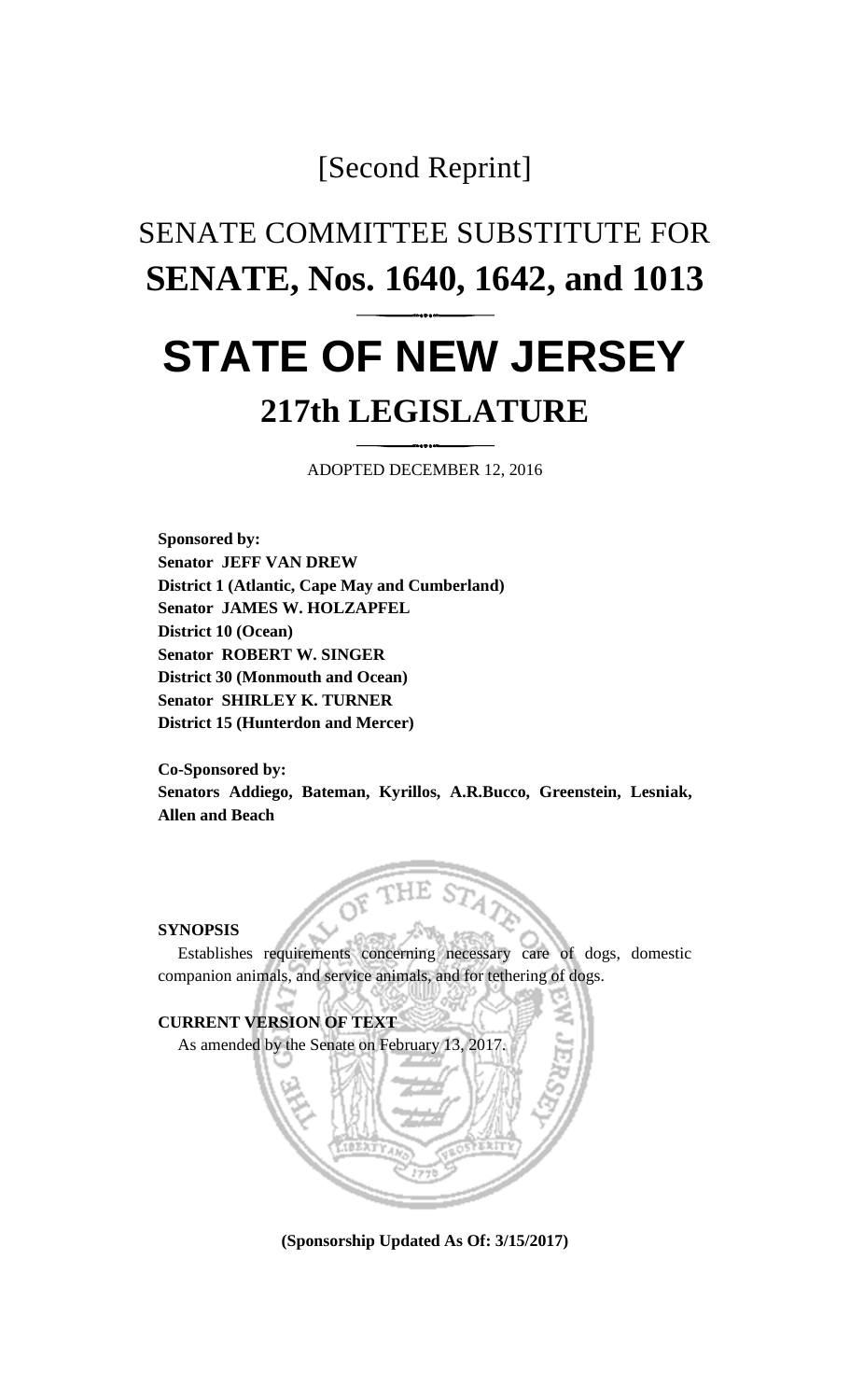$\mathcal{D}_{\mathcal{L}}$ 

 **AN ACT** concerning the necessary care and tethering of certain animals, and supplementing Title 4 of the Revised Statutes, and amending P.L.1941, c.151.

 **BE IT ENACTED** *by the Senate and General Assembly of the State of New Jersey:*

1. (New section) As used in this act:

 "Adverse environmental conditions" means (1) when the ambient temperature is 32 degrees Fahrenheit or below in the immediate vicinity of a dog, domestic companion animal, or service animal, or there are other cold weather or precipitation-related environmental conditions, including, but not limited to, wind, rain, snow, ice, sleet, 14 or hail  $2\mathbf{I}$ , such  $\mathbf{I}^2$  that a person should reasonably know would pose an adverse risk to the health or safety of a dog, domestic companion animal, or service animal, based on the animal's size, age, physical condition, or thickness of the animal's hair or fur; or (2) when the ambient temperature is 90 degrees Fahrenheit or above in the immediate vicinity of a dog, domestic companion animal, or service animal, or a dog, domestic companion animal, or service animal is 21 exposed to direct sunlight or hot pavement <sup>1</sup><sub>Of any other hot</sub> 22 surfaces<sup>1</sup> <sup>2</sup>, such<sup>1</sup> that a person should reasonably know would pose an adverse risk to the health or safety of the animal, based on the animal's size, age, physical condition, or thickness of the animal's hair or fur.

 "Animal rescue organization" means an animal rescue organization as defined in section 1 of P.L.1941, c.151 (C.4:19- 15.1).

 "Animal rescue organization facility" means an animal rescue organization facility as defined in section 1 of P.L.1941, c.151 (C.4:19-15.1).

 "Domestic companion animal" means any animal commonly referred to as a pet that was bought, bred, raised, or otherwise acquired, in accordance with local ordinances and State and federal law, for the primary purpose of providing companionship to the owner, rather than for business or agricultural purposes.

 "Kennel" means a kennel as defined in section 1 of P.L.1941, c.151 (C.4:19-15.1) and licensed pursuant to section 8 of P.L.1941, c.151 (C.4:19-15.8).

 "Pet shop" means a pet shop as defined in section 1 of P.L.1941, c.151 (C.4:19-15.1) and licensed pursuant to section 8 of P.L.1941,

c.151 (C.4:19-15.8).

**EXPLANATION – Matter enclosed in bold-faced brackets [thus] in the above bill is not enacted and is intended to be omitted in the law.**

**Matter underlined thus is new matter.**

Matter enclosed in superscript numerals has been adopted as follows:<br><sup>1</sup> Sanate SPA committee amondments adopted January 30, 2017

**Senate SBA committee amendments adopted January 30, 2017.**

**Senate floor amendments adopted February 13, 2017.**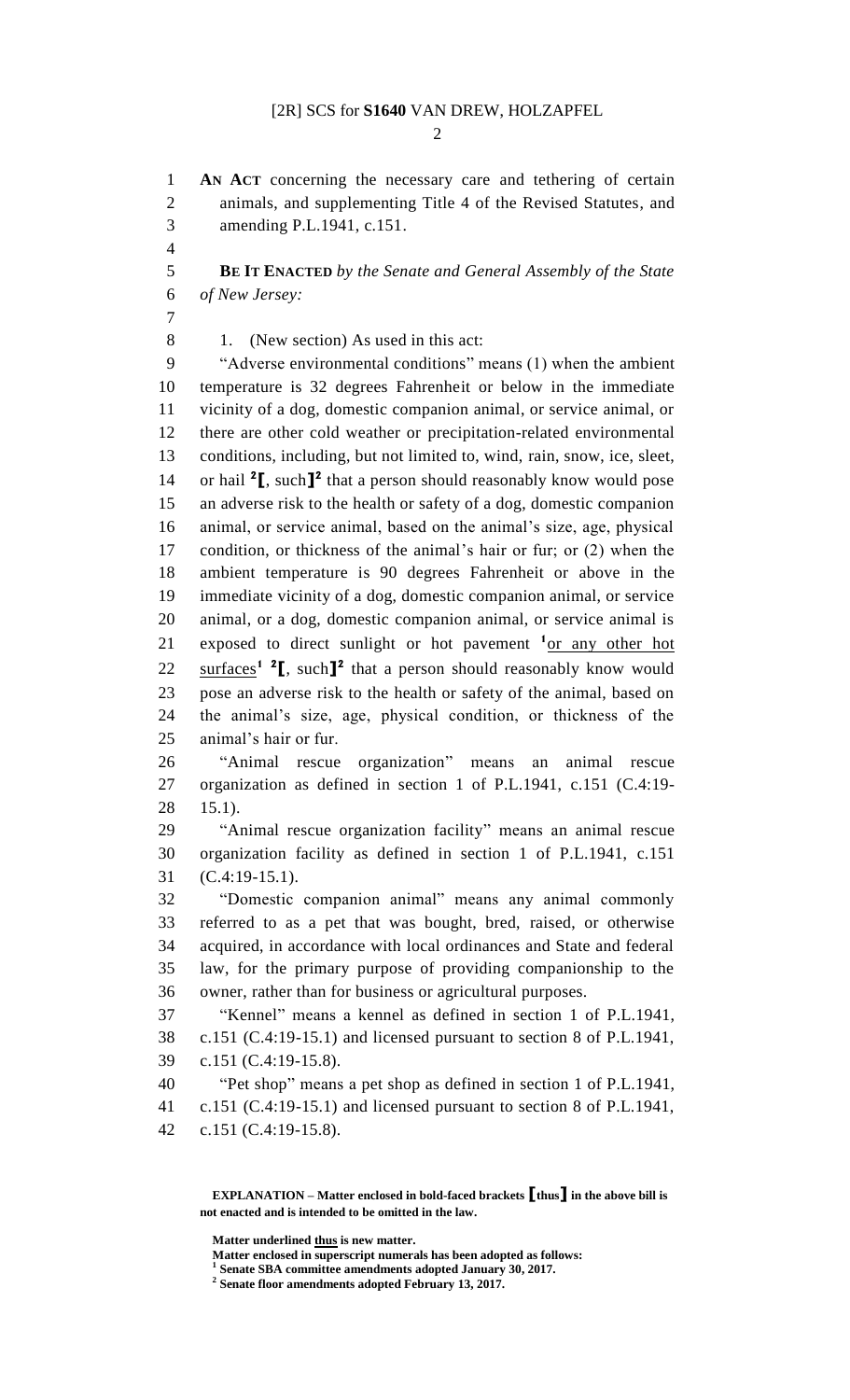"Pound" means a pound as defined in section 1 of P.L.1941, c.151 (C.4:19-15.1) and licensed pursuant to section 8 of P.L.1941, c.151 (C.4:19-15.8). "Proper shelter" means a structure or other type of protection that conforms to the standards and requirements set forth in section 6 5 of this act, but shall not mean a shelter  $\binom{1}{0}$  as<sup>1</sup> defined elsewhere in this section. "Service animal" means a service animal or a guide dog as defined in subsection e. of section 1 of P.L.2013, c.205 (C.2C:29- 3.2), or an animal used for any therapeutic purpose. "Shelter" means a shelter as defined in section 1 of P.L.1941, c.151 (C.4:19-15.1) and licensed pursuant to section 8 of P.L.1941, c.151 (C.4:19-15.8). "Tether" means to fasten a dog with a cable, chain, rope, or other similar object to a stationary object, including, but not limited to, a doghouse, tree, stake, pole, fence, or wall, or to a device that is mobile including, but not limited to, a trolley or pulley, in order to restrict the dog's movement. "Tether" also means the cable, chain, rope, or other similar object used to fasten a dog, as applicable. "Unattended" means **<sup>1</sup> [**a person is not outdoors in the immediate 21 presence of  $\mathbf{I}$  that<sup>1</sup> the dog, domestic companion animal, or service 22 animal  $\text{I}\left[\text{that}\right]$ <sup>1</sup> is outdoors  $\text{I}\left[\text{I}\right]$ , or that  $\text{I}\left[\text{and}^1\right]$  a person is not  $\text{I}\left[\text{I}\right]$  in the 23 immediate presence of **J** also outdoors with the animal, or that<sup>1</sup> the 24 dog, domestic companion animal, or service animal  $\text{[}$ <sup>1</sup> $\text{[}$ that $\text{]}$ <sup>1</sup> is 25 indoors <sup>1</sup> and a person is not also indoors with the animal<sup>1</sup>. 2. (New section) a. Except as provided in subsections b. and c. of this section, it is unlawful to expose any dog, domestic companion animal, or service animal to adverse environmental conditions for more than 30 minutes, unless the animal has continuous access to proper shelter, as set forth in section 5 of this act. b. When State or local officials issue an order of evacuation due to weather or other emergency conditions, an owner or other person with custody or control of a dog, domestic companion animal, or service animal shall make every effort to evacuate with the animal, and shall not leave the animal indoors or outdoors while unattended and tethered. If evacuation with the owner or other person with custody or control of the dog, domestic companion animal, or service animal is not an option, the owner or other person with custody or control of the animal shall make every effort to: (1) deliver the animal to a safe haven not impacted by the emergency, which may include, but is not limited to, a licensed kennel, shelter, or pound, temporary animal shelter established for the purposes of the emergency, the residence of a friend, relative, or other caregiver, or other suitable facility capable of ensuring the animal's safety; or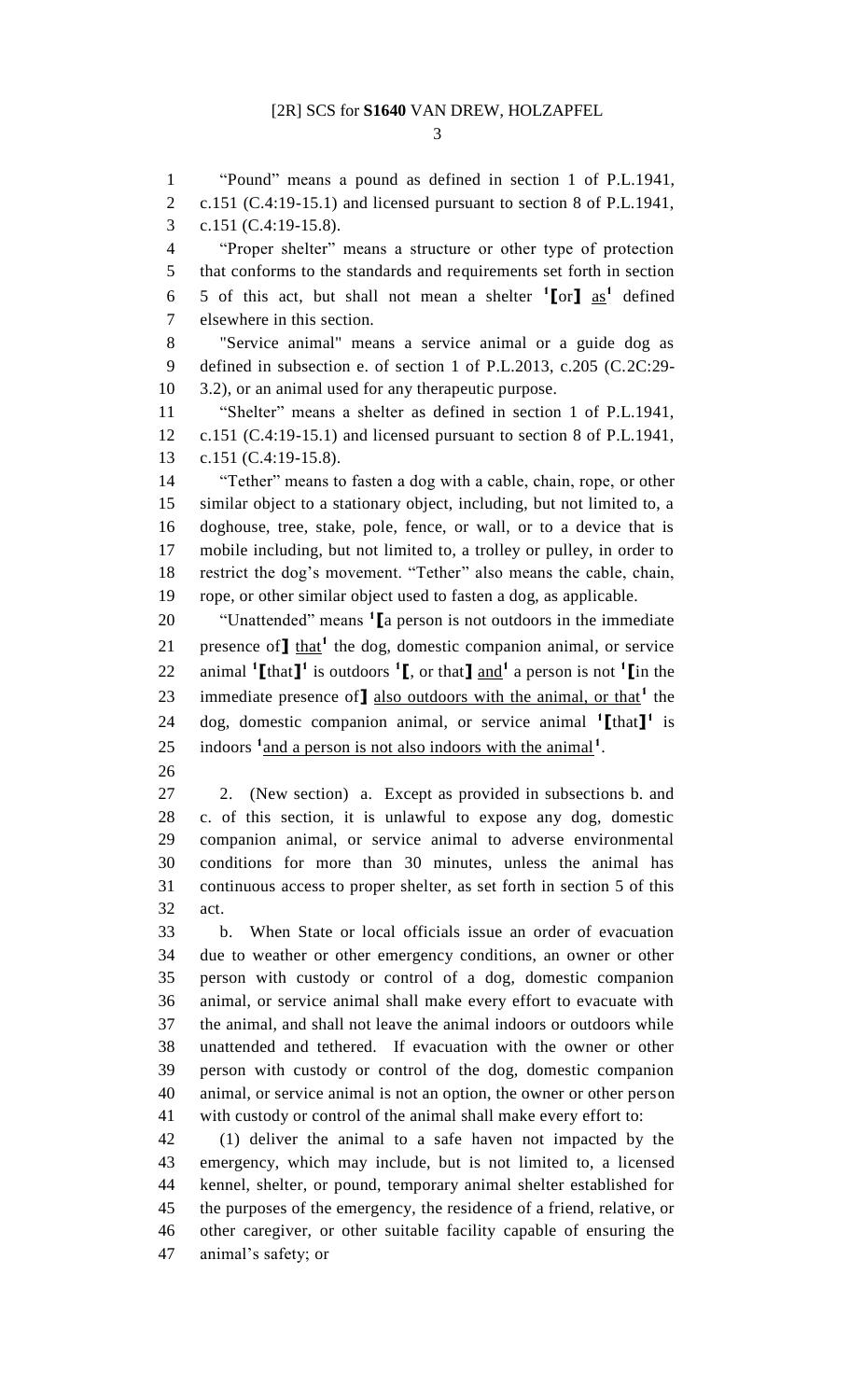(2) secure the animal in an indoor area that is clear of hazards and is as protective of the dog, domestic companion animal, or service animal as possible under the circumstances, and alert local emergency responders to the animal's location.

 c. The requirements of subsection a. of this section shall not apply to a dog, domestic companion animal, or service animal if <sup>1</sup> any person, including<sup>1</sup> the animal's owner or person with custody or control of the animal:

 (1) is in the presence of the animal and exposed to the same adverse environmental conditions as the animal at all times that the animal is exposed to these adverse environmental conditions; and

 (2) can see the animal at all times while the animal is exposed to the adverse environmental conditions, unless the **<sup>1</sup> [**animal's owner 14 or person with custody or control of the animal **]** person<sup>1</sup> is blind or visually impaired so that the person cannot see the animal due to the blindness or visual impairment, in which case the **<sup>1</sup> [**owner or other 17 person with custody or control of the animal<sup>1</sup> person<sup>1</sup> shall remain immediately adjacent to the animal at all times while the animal and the **<sup>1</sup> [**animal's owner or person with custody or control of the 20 animal**]** person<sup>1</sup> are exposed to the adverse environmental conditions.

 As used in this subsection, "blind" means a person whose vision in the person's better eye with proper correction does not exceed 20/200 or who has a field defect in the person's better eye with proper correction which contracts the peripheral field so that the diameter of the visual field subtends an angle no greater than 20 degrees; and "visually impaired" means having a condition in which a person has a corrected visual acuity not exceeding 20/70, but not less than 20/200, in the person's better eye, or in which the peripheral field of the person's vision has contracted so that the diameter of the visual field subtends an angle no greater than 40 degrees but no less than 20 degrees.

 d. The requirements of subsections a. and b. of this section shall not apply to any cat living outside with no apparent owner, commonly referred to as, or considered to be, a feral cat.

 e. (1) The owner of a dog, domestic companion animal, or service animal shall be liable for a violation of subsection a. of this section that occurs on any property belonging to the owner or on which the owner resides at the time of the violation, regardless of whether the owner is present when the violation occurs.

 (2) The person with custody or control of a dog, domestic companion animal, or service animal who is not the owner of the animal shall be liable for a violation of subsection a. of this section that occurs on any property belonging to the person with custody or control of the animal or on which the person with custody or control of the animal resides at the time of the violation, regardless of whether the person is present when the violation occurs.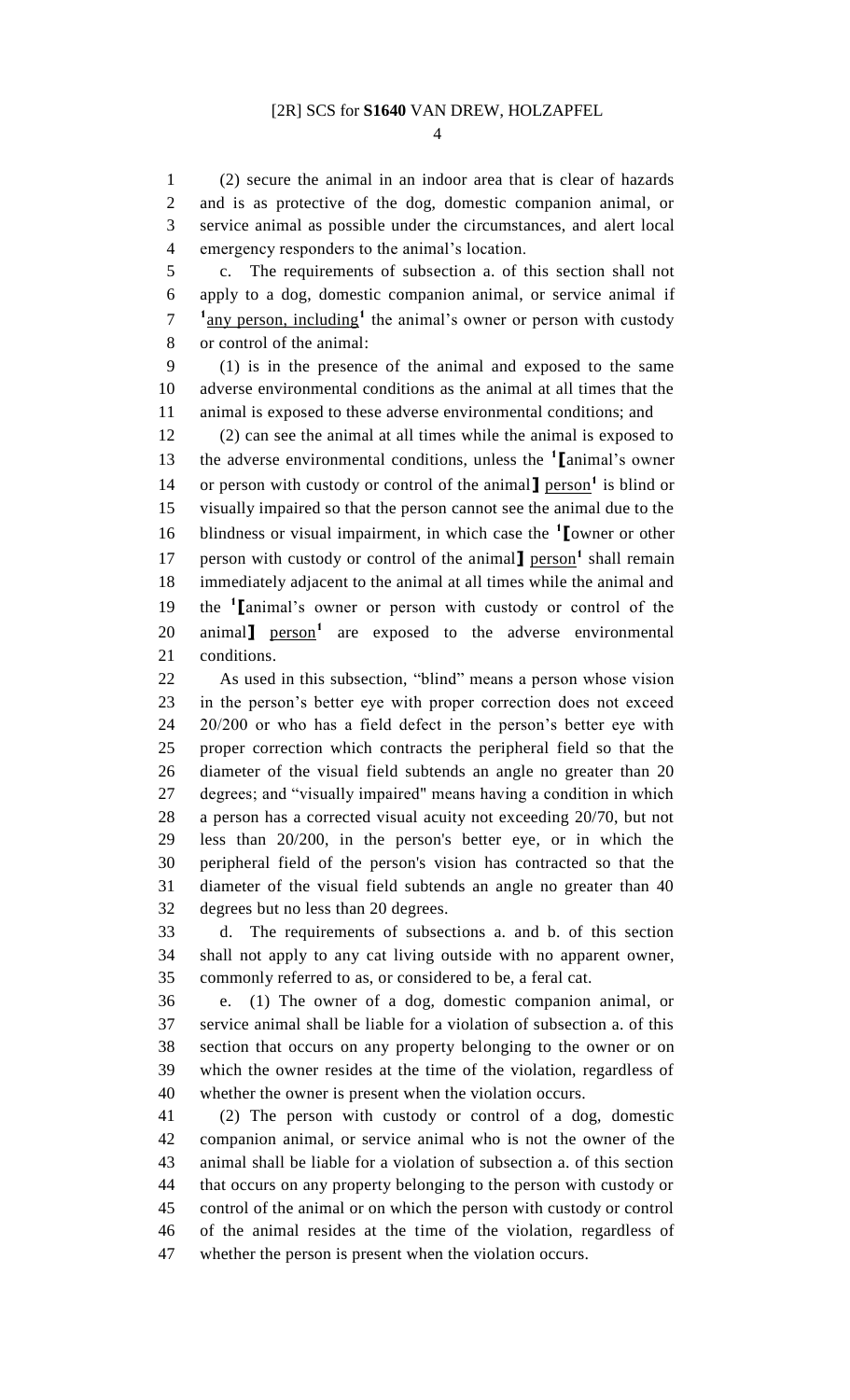3. (News section) a. It is unlawful for any person to cruelly restrain a dog. b. A person cruelly restrains a dog if the person tethers a dog: (1) which is a nursing female, or which is less than four months old; (2) outdoors between the hours of 11 p.m. and 5 a.m., but this paragraph shall not take effect until 18 months after the date on which this act takes effect; (3) in an unoccupied building or upon vacant property; (4) in a manner that does not permit the dog continuous access to water in a sanitary and liquid state whenever the dog is tethered for more than 30 minutes; (5) in a manner that exposes the dog to adverse environmental conditions for more than 30 minutes; (6) by means of a choke collar, prong collar, head harness, or any other type of collar, harness, or similar device other than a properly fitted body harness or buckle-type collar; (7) by using a chain with metal links that are more than one- quarter of an inch thick, or a tether, collar, or harness to which a weight is attached; (8) with a tether on which more than one dog is restrained; (9) with a tether that is less than 15 feet in length or which does not permit the dog to walk at least 15 feet in any one direction; or 24 (10) with a tether that permits the dog to reach another dog or an object or location that poses a risk of entanglement, strangulation, drowning, or other harm to the health or safety of the dog, including, but not limited to, another dog's tether or a window sill, fence, wall, porch, terrace railing, vehicle, tree, pole, pool, or public road or highway. c. Paragraphs (2), (9), and (10) of subsection b. of this section 31 shall not apply if  $\frac{1}{2}$  any person, including<sup>1</sup> the dog's owner or the person with custody or control of the dog: (1) is in the presence of the dog at all times while the dog is tethered, whether indoors or outdoors; and (2) can see the dog at all times while the dog is tethered, unless the **<sup>1</sup> [**dog's owner or the person with custody or control of the dog**]** 37 person<sup>1</sup> is blind or visually impaired so that the person cannot see the dog due to the blindness or visual impairment, in which case the **[**owner or person with custody or control of the animal**]** person**<sup>1</sup>** shall remain immediately adjacent to the dog at all times while the dog is tethered. As used in this subsection, "blind" means a person whose vision in the person's better eye with proper correction does not exceed 20/200 or who has a field defect in the person's better eye with proper correction which contracts the peripheral field so that the diameter of the visual field subtends an angle no greater than 20 degrees; and "visually impaired" means having a condition in which a person has a corrected visual acuity not exceeding 20/70, but not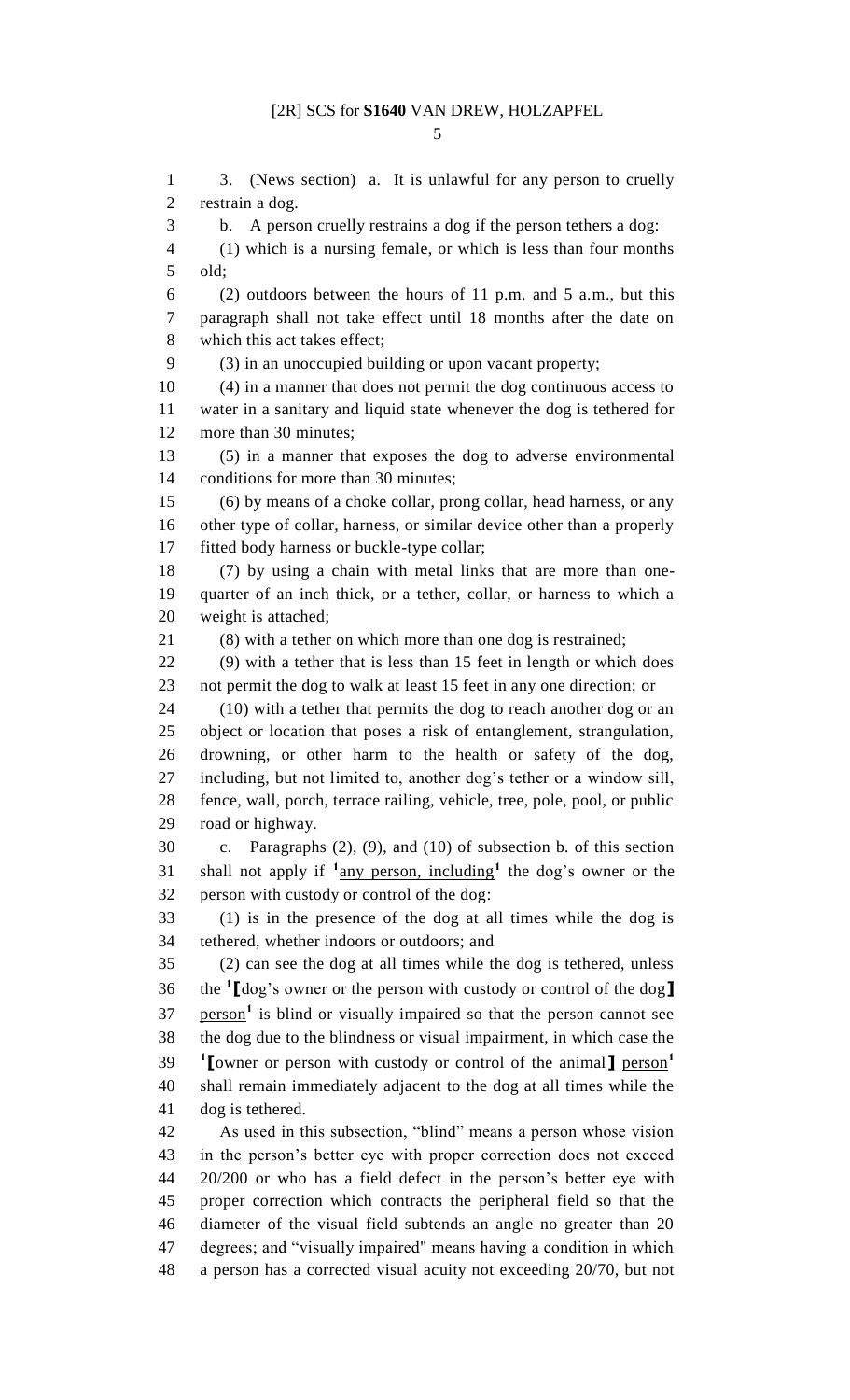less than 20/200, in the person's better eye, or in which the peripheral field of the person's vision has contracted so that the diameter of the visual field subtends an angle no greater than 40 degrees but no less than 20 degrees.

d. (1) The owner of a dog **<sup>1</sup> [**, domestic companion animal, or 6 service animal<sup>1</sup> shall be liable for a violation of subsections a. and b. of this section that occurs on any property belonging to the owner or on which the owner resides at the time of the violation, regardless of whether the owner is present when the violation occurs.

(2) The person with custody or control of a dog **<sup>1</sup> [**, domestic 12 companion animal, or service animal<sup>1</sup> who is not the owner of the 13  $\text{I}$  **[**animal**]** dog<sup>1</sup> shall be liable for a violation of subsections a. and b. of this section that occurs on any property belonging to the 15 person with custody or control of the  $\textbf{1}$  animal  $\textbf{1}$  dog<sup>1</sup> or on which 16 the person with custody or control of the  $\text{1}$  animal  $\text{1}$  dog<sup>1</sup> resides at the time of the violation, regardless of whether the person is present when the violation occurs.

19 <sup>1</sup>(3) Paragraph (9) of subsection b. of this section shall not apply if the dog is indoors and a person is indoors with the dog.<sup>1</sup> 

 4. (New section) a. It is unlawful to confine a dog, domestic companion animal, or service animal in any structure, room, area, or container that does not comply with the standards and requirements of proper shelter as set forth in section 5 of this act, except as provided in subsections b. and c. of this section.

 b. (1) Notwithstanding the requirements of paragraph (1) of subsection a. of section 5 of this act, a person may confine a dog, domestic companion animal, or service animal temporarily in an animal carrier or crate for the purposes enumerated in paragraph (2) of this subsection, provided that (a) during transport, the animal is at all times inside the vehicle being used for transport; and (b) during confinement in the animal carrier or crate, the <sup>1</sup><sub>top of the<sup>1</sup></sub> head of the dog, domestic companion animal, or service animal cannot touch the ceiling of the animal carrier or crate when the 36 animal is in a normal sitting  $\textbf{1}$  or standing  $\textbf{1}$ <sup>1</sup> position in the animal carrier or crate, and the dog, domestic companion animal, or service animal can easily turn around in a full circle and lie down on its 39 ide with limbs outstretched  $\mathbf{I}^2$  in the animal carrier or crate.

 (2) A person may confine a dog, domestic companion animal, or service animal temporarily in an animal carrier or crate for the purpose of (a) transport; (b) any exhibition, show, contest, or other temporary event at which the skill, breeding, or stamina of the animal is judged or examined; or (c) in the case of a dog, any exhibition, class, training session, or other temporary event at which the dog is used, or is being trained, to hunt wildlife in a lawful manner.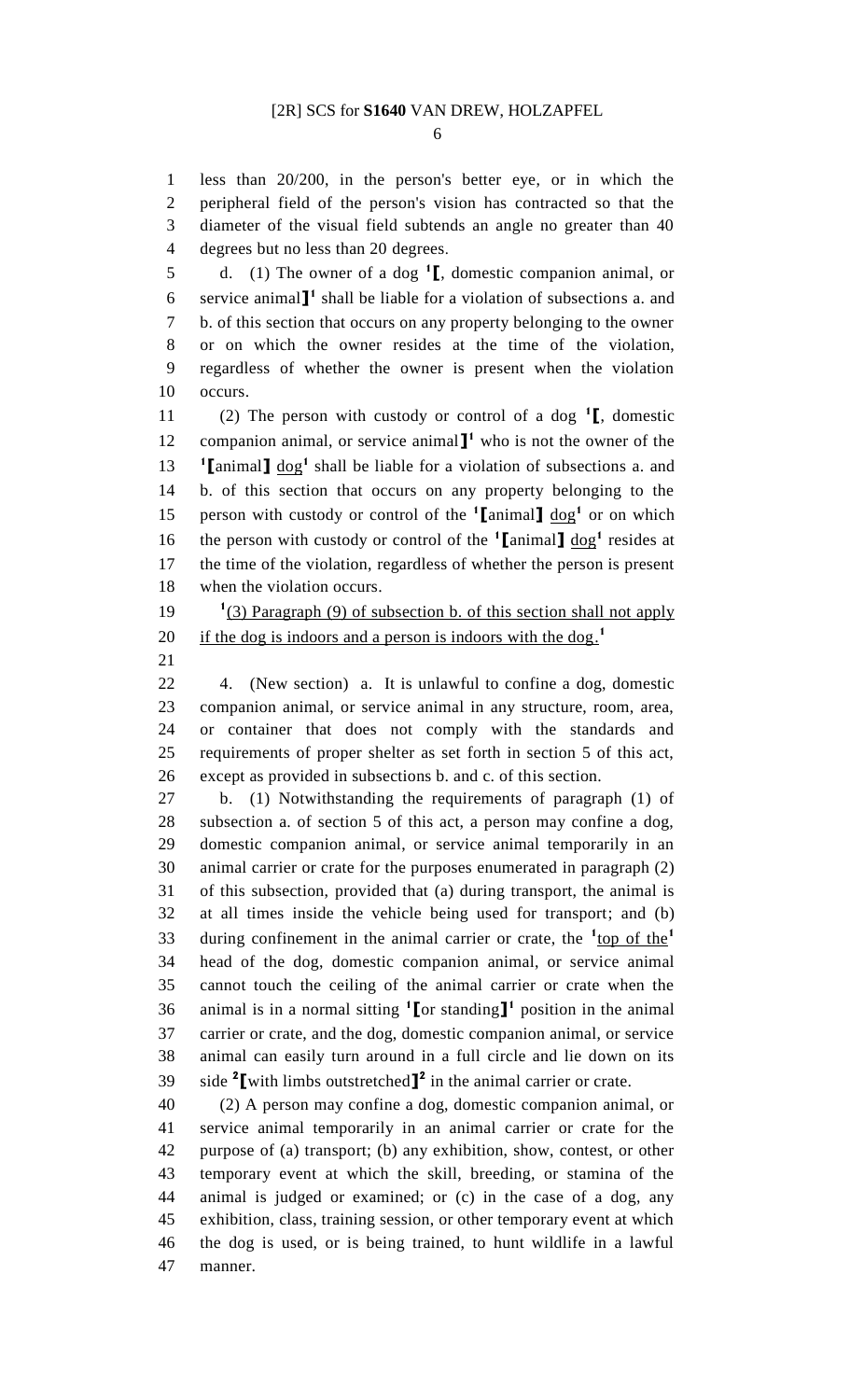1 <sup>1</sup>(3) Notwithstanding the requirements of paragraph (1) of subsection a. of section 5 of this act with regard to access to water, a person may confine a dog, domestic companion animal, or service animal without providing access to water at all times if the animal is 5 confined indoors and in the primary living space of the residence of the owner or other person with custody **<sup>2</sup> [**and**]** or**<sup>2</sup>** control of the animal.**<sup>1</sup>** c. Subsection a. of this section shall not apply to: (1) a facility maintained and used in connection with the 10 practice of veterinary medicine pursuant to R.S.45:16-1 et seq.; or (2) a licensed kennel, pet shop, shelter, or pound subject to the rules and regulations adopted pursuant to section 14 of P.L.1941, c.151 (C.4:19-15.14) pertaining to the sanitary conduct and operation of kennels, pet shops, shelters, and pounds, which is operating in compliance with those rules and regulations. 5. (New section) a. Proper shelter for a dog, domestic companion animal, or service animal shall be a structure or other type of protection that meets, at a minimum, the following standards and requirements: (1) It provides at all times (a) adequate ventilation to allow the dog, domestic companion animal, or service animal to remain dry and maintain a normal body temperature, (b) access to water in a sanitary and liquid state, (c) exposure to natural or artificial light according to a regular cycle of day and night, (d) sufficient space so that the dog, domestic companion animal, or service animal can easily turn around in a full circle and lie down on the animal's side 28 with limbs outstretched, and (e) <sup>1</sup> [at least three inches of empty space above the head of the dog, domestic companion animal, or service animal**] <sup>1</sup>** when the animal is in a normal sitting **<sup>1</sup> [**or 31 standing<sup>1</sup> position in the proper shelter <sup>1</sup>, the top of the head of the 32 animal cannot touch the ceiling of the proper shelter<sup>1</sup>; (2) It is maintained in a manner to minimize the accumulation of any waste, other debris, precipitation, or other moisture inside, surrounding, and underneath any area or structure providing proper shelter, and to provide reasonable protection from flooding; (3) It is soundly constructed to prevent the sagging or collapse of any part of the structure or protection, and is maintained in good repair with no exposed sharp points or edges; (4) It remains in an upright position at all times; (5) In the event of adverse environmental conditions as set forth in paragraph (1) of the definition of that term in section 1 of this act, it is an enclosed structure that has (a) a solid roof, solid walls with a single opening no larger than necessary to allow the dog, domestic companion animal, or service animal to comfortably enter and exit the structure, and a floor that is not the ground, and (b) insulation, dry bedding, and a windbreak at the entrance that are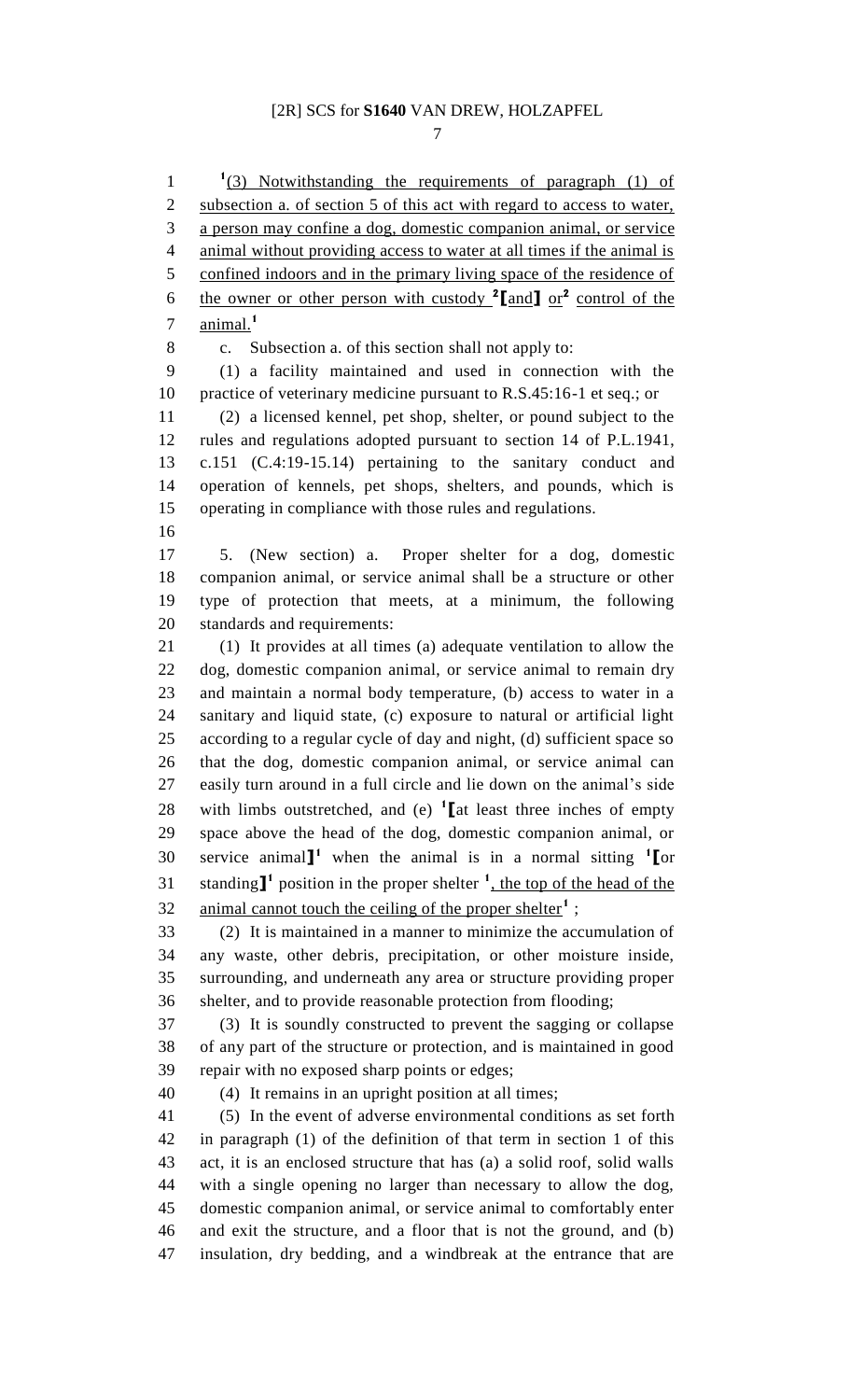sufficient to keep the dog, domestic companion animal, or service

 animal dry and maintain the animal's normal body temperature; and (6) In the event of adverse environmental conditions as set forth in paragraph (2) of the definition of that term in section 1 of this act, it provides the dog, domestic companion animal, or service 6 animal with adequate shade <sup>1</sup><sub>or other cooling area<sup>1</sup> by natural or</sub> artificial means to allow the animal to maintain a normal body temperature. b. Any part of the residence of an owner, or other person with custody or control, of a dog, domestic companion animal, or service animal shall be proper shelter for a dog, domestic companion animal, or service animal, provided that the part of the residence, and the use thereof, are in compliance with the requirements for proper shelter set forth in this section. c. Proper shelter for a dog, domestic companion animal, or service animal shall not include: (1) a crawl space under a building or a part of a building, such as under steps, a deck, or a stoop; (2) the space under a vehicle; (3) the inside of a vehicle if the dog, domestic companion animal, or service animal is kept in the vehicle in a manner or for a length of time that a person should reasonably know poses an adverse risk to the health or safety of the animal; or (4) any structure or protection (a) made from pressure-treated 25 wood <sup>1</sup> which contains the chemicals arsenic or chromium<sup>1</sup>, (b) with a floor consisting of wire or chain-link or having openings through which the paw, hoof, or foot of a dog, domestic companion animal, or service animal, as applicable, can pass, or (c) that is located outdoors and is made from cardboard or other materials that are easily degraded by the elements. 6. (New section) a. The Department of Health, in consultation with the Attorney General, shall: (1) provide to each municipality in writing sufficient copies of (a) this act, R.S.4:22-17, and R.S.4:22-26; (b) a plain language description of the provisions and requirements thereof; and (c) a plain language description of how to comply with those provisions and requirements; and (2) post on its website the materials enumerated in paragraph (1) of this subsection. b. Each municipality shall: (1) provide the materials enumerated in and provided pursuant to subsection a. of this section, along with any other information deemed relevant by the municipality, to each person obtaining a license for a dog at the time of licensing; and (2) post on its website the materials enumerated in and provided pursuant to subsection a. of this section. The municipality may pay any cost incurred by complying with the requirements of this subsection with fees forwarded to the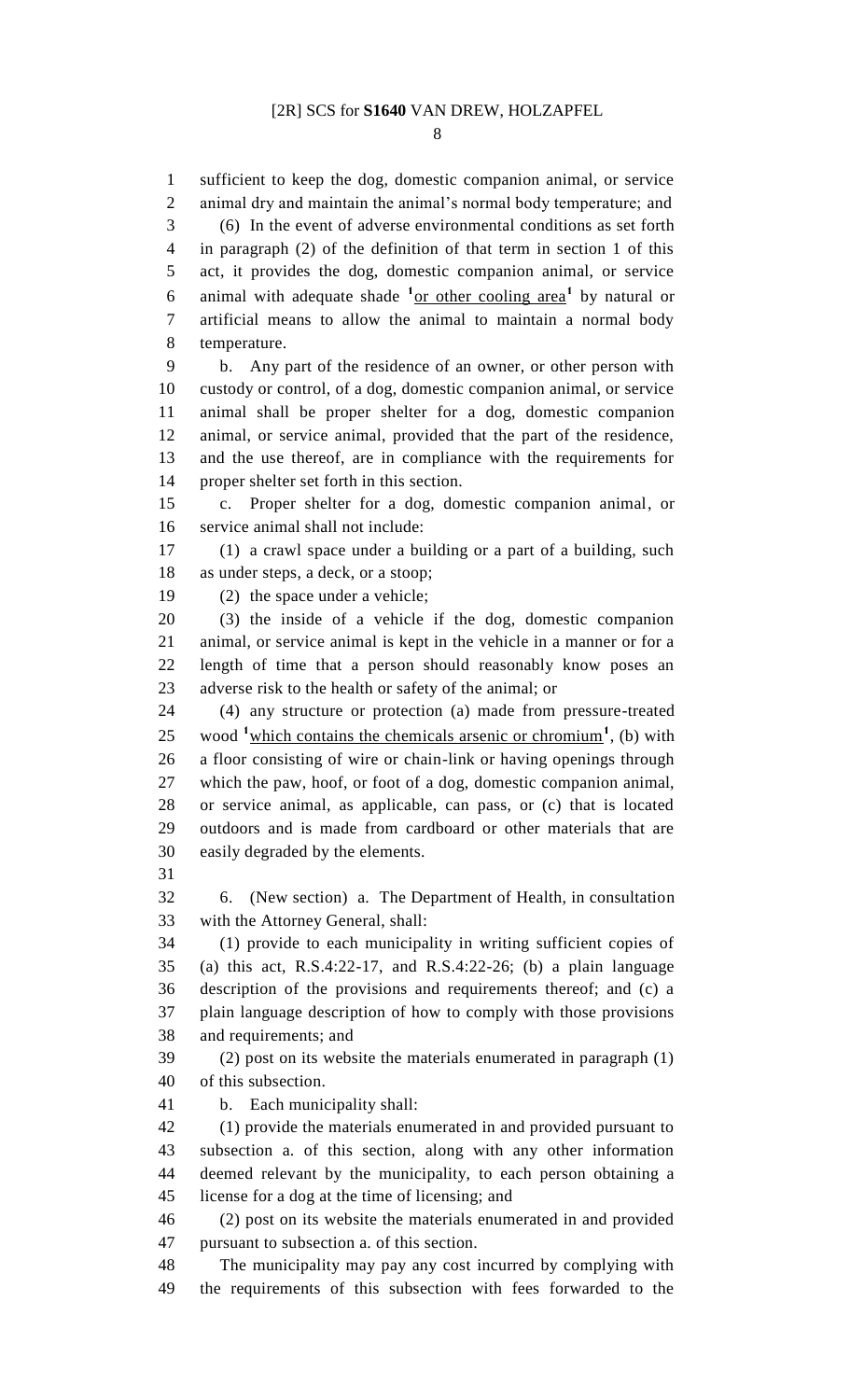treasurer of the municipality pursuant to section 11 of P.L.1941, c.151 (C.4:19-15.11).

 7. (New section) a. Upon a showing of probable cause that there has been a violation of this act and submission of **<sup>1</sup> [**a written attestation that, pursuant to subsection f. of this section, a correction warning was previously issued but not complied with or no 8 correction warning was required<sup>1</sup> proof of issuance of a summons<sup>1</sup>, a court of competent jurisdiction **<sup>1</sup> [**shall**]** may**<sup>1</sup>** issue, upon request, **<sup>1</sup>** [a warrant] an order<sup>1</sup> to any humane law enforcement officer or agent of the New Jersey Society for the Prevention of Cruelty to Animals or county society for the prevention of cruelty to animals, certified animal control officer, or other State or local law enforcement officer to enter onto the private property where a dog, domestic companion animal, or service animal is located and take physical custody of the animal.

 b. Notwithstanding the provisions of subsection a. of this section, or any other law, or any rule or regulation adopted pursuant thereto, to the contrary, any humane law enforcement officer or agent of the New Jersey Society for the Prevention of Cruelty to Animals or county society for the prevention of cruelty to animals, certified animal control officer, or other State or local law enforcement officer may immediately enter onto private property where a dog, domestic companion animal, or service animal is located and take physical custody of the animal, if the officer or agent has reasonable suspicion to believe that the animal is at risk of imminent harm due to a violation of this act.

 c. Upon taking physical custody of a dog, domestic companion animal, or service animal pursuant to subsection a. or b. of this section, the person taking physical custody of the animal shall: (1) post immediately, in a conspicuous place at the location from which the dog, domestic companion animal, or service animal was taken, the notice required pursuant to subsection d. of this section to the owner or person with custody or control of the dog, domestic companion animal, or service animal; and (2) send by registered **[**,**]** <u>or</u><sup>1</sup> certified <sup>1</sup>**[**, or**]** <u>mail and by</u><sup>1</sup> ordinary mail the notice described in subsection d. of this section to the address of the location from which the dog, domestic companion animal, or service animal was taken into physical custody.

 d. The notice required pursuant to subsection c. of this section shall: (1) provide a description of the dog, domestic companion animal, or service animal; (2) state that the dog, domestic companion animal, or service animal may be euthanized upon a veterinarian's written determination of medical necessity as required by subsection e. of this section; (3) state the statutory authority and reason for taking custody of the dog, domestic companion animal, or service animal; and (4) provide contact information, including at least the name of any applicable office or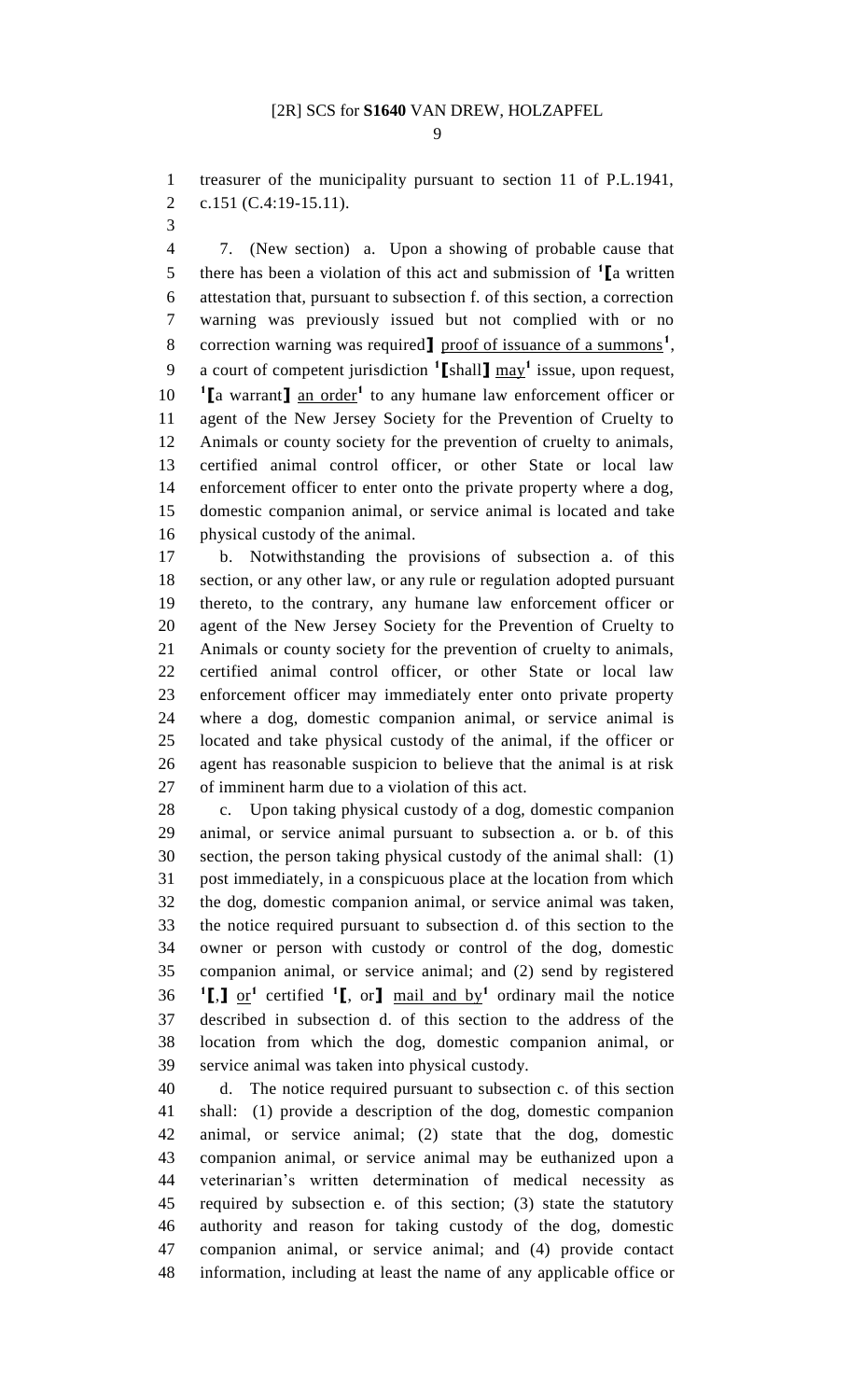entity, the name of a person at that office or entity, and a telephone number for the owner or person with custody or control of the dog, domestic companion animal, or service animal to obtain information concerning the animal, the alleged violation, and where the animal is impounded.

 e. A dog, domestic companion animal, or service animal taken into physical custody pursuant to subsection a. or b. of this section shall be placed in a licensed shelter, pound, or kennel operating as a shelter or pound to ensure the humane care and treatment of the animal. If, after the dog, domestic companion animal, or service animal has been taken into physical custody, a licensed veterinarian makes a written determination that the animal is in intractable and extreme pain and beyond any reasonable hope of recovery with reasonable veterinary medical treatment, the animal may be euthanized. At any time while the licensed shelter, pound, or kennel operating as a shelter or pound has custody **<sup>2</sup> [**and**]** or**<sup>2</sup>** control of the dog, domestic companion animal, or service animal, it may place the animal in an animal rescue organization facility or a foster home if it determines the placement is in the best interest of the animal.

f. **<sup>1</sup> f.** <sup>1</sup> [No person shall be cited for a violation of this act unless that person has first been issued a correction warning. A correction warning shall provide notice to the person that the person has seven days to correct the violation and a description of the violation to be corrected. No correction warning shall be required when a humane law enforcement officer or agent of the New Jersey Society for the Prevention of Cruelty to Animals or county society for the prevention of cruelty to animals, certified animal control officer, or other State or local law enforcement officer immediately seizes a dog, domestic companion animal, or service animal pursuant to subsection b. of this section.**]** A person shall be issued a correction warning prior to being cited for a violation of this act unless the dog, domestic companion animal, or service animal involved in the violation was seized immediately pursuant to subsection b. of this 35 section.<sup>1</sup> A summons shall be served on the alleged violator as soon as practicable if:

 (1) after the seven days have elapsed from the date a correction warning is issued, no correction has been made;

  $(2)$  a correction warning for the violation was previously issued but has not been complied with; or

(3)**]** ; or

 $(2)$ <sup>1</sup> the dog, domestic companion animal, or service animal involved in the violation was seized immediately pursuant to subsection b. of this section.

 If the alleged violator is not the owner of the dog, domestic companion animal, or service animal, the person issuing the correction warning or summons, as applicable, shall also notify the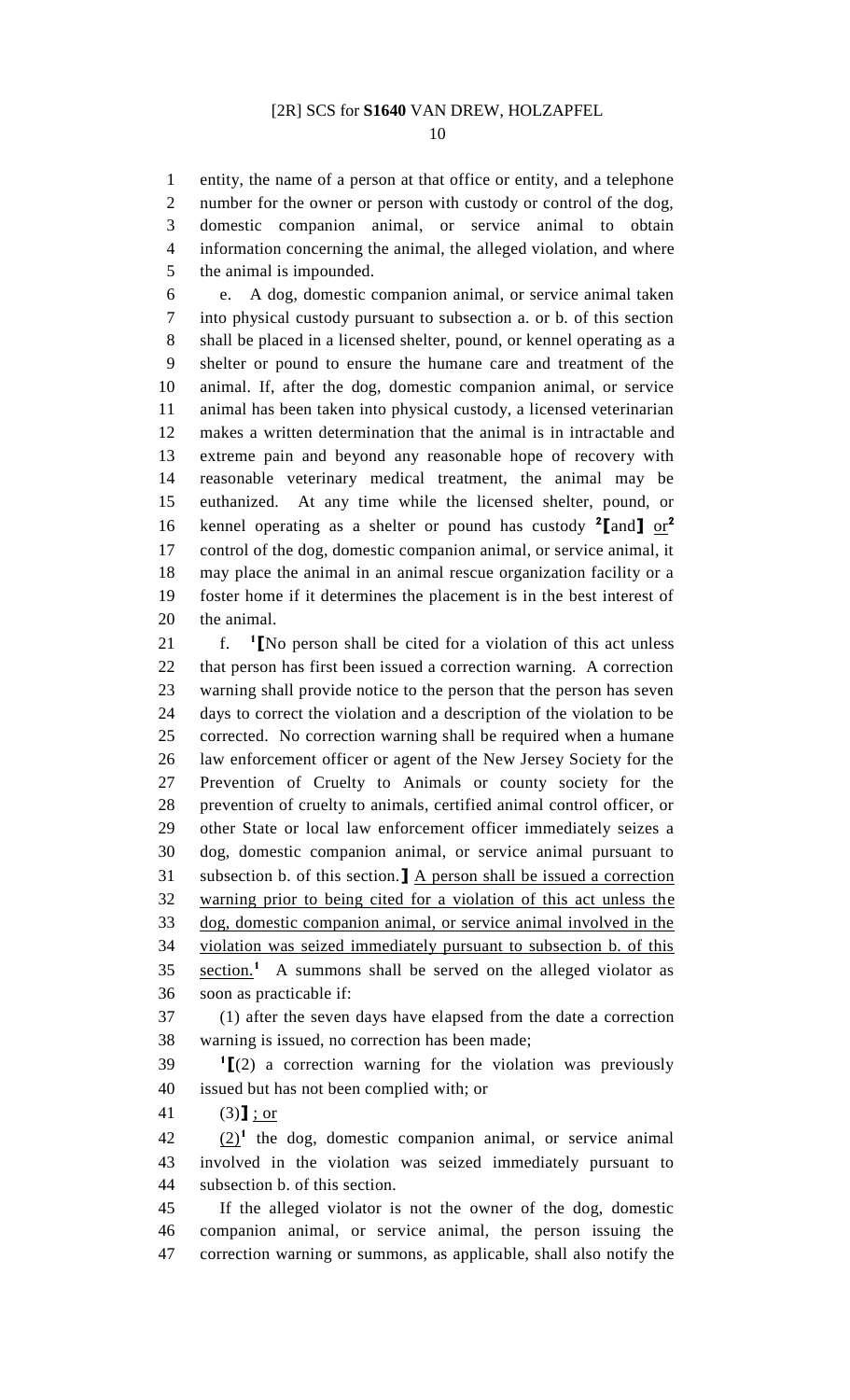owner of the animal of the violation and provide the owner with a copy of the issued correction warning or summons, as applicable. g. Any summons issued for a violation of this act shall contain: (1) a description of the violation and statutory authority;  $1<sup>1</sup>$  and  $1<sup>1</sup>$   $(2)$  <sup>1</sup> [the penalty for the violation; 6 (3)<sup><sup>1</sup></sup> contact information identifying, at a minimum (a) the name 7 of the investigating agency or office  $\textbf{1}$ :  $\textbf{1}$ ,  $\text{and}$   $\textbf{1}$  (b) the name of the officer or agent issuing the summons or investigating the alleged violation **<sup>1</sup> [**; and (c) a telephone number for the investigating agency or office and the investigating officer or agent; 11 (4)**]**. h. Any humane law enforcement officer or agent of the New Jersey Society for the Prevention of Cruelty to Animals or county society for the prevention of cruelty to animals, certified animal control officer, or other State or local law enforcement officer issuing a summons for a violation of this act shall also serve on the 17 alleged violator, with the summons, a written<sup>1</sup> notice of <sup>1</sup>:  $(1)^1$  the right to voluntarily forfeit ownership or custody of the dog, domestic companion animal, or service animal;  $\textbf{1}$   $[(5)$   $(2)$ <sup>1</sup> the action or actions required for compliance; **1** [and 21 (6) a written  $\int (3) a^1$  demand for immediate compliance  $\int$ . h.**]**; and (4) a telephone number for the investigating agency or office and 24 the investigating officer or agent.  $25 \frac{1}{1}$  Any humane law enforcement officer or agent of the New Jersey Society for the Prevention of Cruelty to Animals or county society for the prevention of cruelty to animals, certified animal control officer, or other State or local law enforcement officer may petition a court of competent jurisdiction to have a dog, domestic companion animal, or service animal confiscated, if not previously seized, and forfeited upon the person being found guilty of, or liable for, a violation of this act. Upon a finding that continued possession of the dog, domestic companion animal, or service animal by the owner or other person authorized to have custody or control of the animal poses a threat to the health or safety of the animal, the court shall order that the animal be forfeited, placed in an animal rescue organization facility, shelter, pound, or kennel operating as a shelter or pound, and made available for adoption. **i. 1** i. **1 h 1h 1h 1h 1h 1h 1h 1h 1h 1h 1h 1h 1h 1h 1h 1h 1h 1h 1h 1h 1h 1h 1h 1h 1h 1h 1h 1h 1h** any provision of this act shall be responsible for, and pay, the reasonable costs of caring for the dog, domestic companion animal, or service animal from the date on which physical custody of the animal was taken pursuant to this section until the date the animal is surrendered, forfeited, returned, or euthanized, including, but not limited to, the cost of transporting, sheltering, and feeding the animal, the cost of providing the animal with necessary veterinary care, and if the animal is euthanized, the cost of the euthanasia.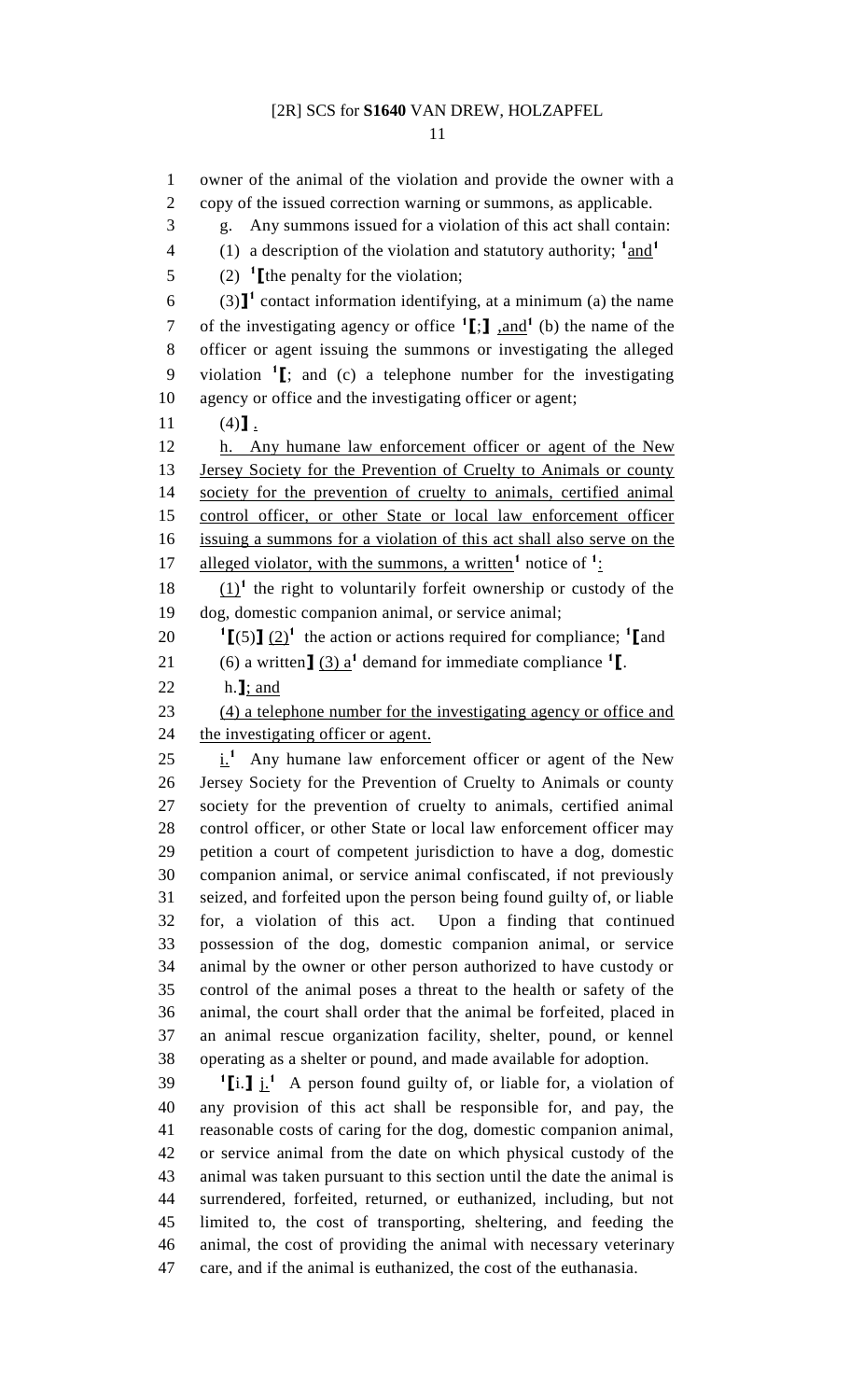8. (New section) a. A violation of section 2, 4, or 5 of this act shall constitute failure to provide necessary care pursuant to R.S.4:22-17 and R.S.4:22-26, and a violator shall be subject to the applicable penalties set forth in those sections. b. A person who violates section 3 of this act shall be subject to: (1) for a first offense, at the discretion of the court, a fine of \$100; and (2) for a second offense, at the discretion of the court, a fine of \$200. For a third or subsequent offense, the offense shall constitute failure to provide necessary care pursuant to R.S.4:22-17 and R.S.4:22-26, and a violator shall be subject to the applicable penalties set forth in those sections. c. Beginning on the fourth day after the date of issuance of a summons for a violation pursuant to section 7 of this act, each 30- day period that the owner or other person with custody or control of the dog, domestic companion animal, or service animal is still in possession of the animal and fails to comply with the requirements of this act shall constitute a separate offense. d. A court may, in its discretion, waive or reduce the amount of any fine imposed for any violation of this act upon the violator demonstrating compliance with this act in the manner as may be prescribed by the court. 9. (New section) No provision of this act, or any rule or regulation adopted pursuant thereto, shall be construed or applied to limit any protection afforded to any dog pursuant to Title 2C of the New Jersey Statutes or any other provisions of Title 4 of the Revised Statutes, any other federal or State law, or rule or regulation adopted pursuant thereto, or any local ordinance, resolution, rule, or regulation. 10. Section 11 of P.L.1941, c. 151 (C.4:19-15.11) is amended to read as follows: 11. License fees and other moneys collected or received under the provisions of sections 3, 8, 9 and 16 of **[**this act**]** P.L.1941, c.151 (C.4:19-15.3, C.4:19-15.8, C.4:19-15.9, and C.4:19-15.16), except registration tag fees, shall be forwarded to the treasurer of the municipality within 30 days after collection or receipt and shall be placed in a special account separate from any of the other accounts of the municipality and shall be used for the following purposes only **[**;**]**: for collecting, keeping and disposing of dogs liable to seizure under **[**this act**]** P.L.1941, c.151 (C.4:19-15.1 et seq.) or under local dog control ordinances; for local prevention and control of rabies; for providing antirabic treatment under the direction of the local board of health for any person known or suspected to have been exposed to rabies **[**,**]**; for payment of